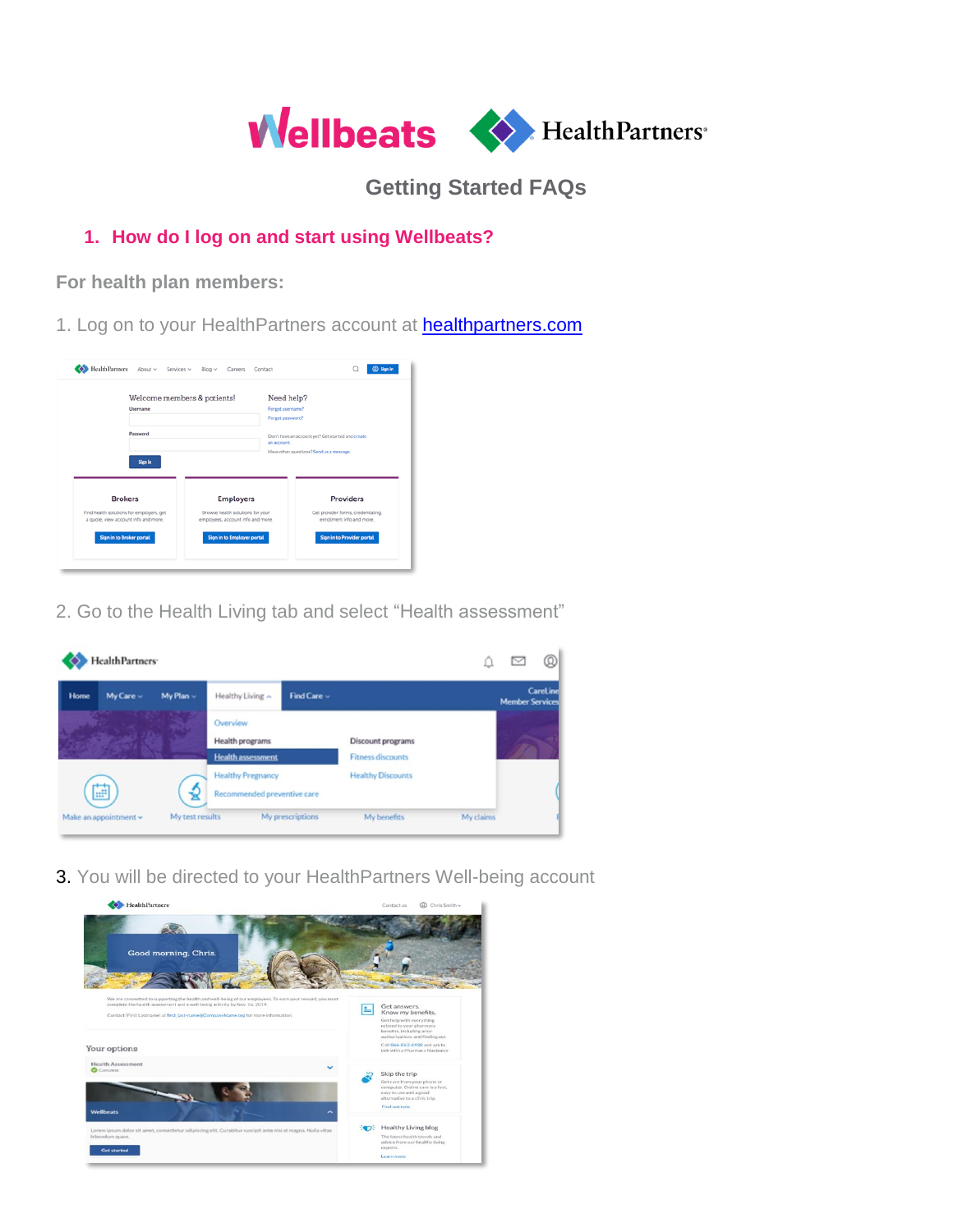4. Locate the Wellbeats activity card on your Well-being homepage



### 5. Click the "Get Started" button



#### 6. You will automatically be redirected and signed into Wellbeats!\*

*\*If you are using an internet browser on either an iOS or Android tablet or mobile device, you will be prompted to download the Wellbeats app. Downloading the Wellbeats app on iOS or Android will automatically redirect and sign you into the Wellbeats app. You will still need to visit the HealthPartners Portal and follow steps 1-5 to login for each new session, but will not need to redownload the Wellbeats app. In case a login attempt is made directly within the Wellbeats app on iOS or Android, you will receive a friendly reminder to visit your affiliated platform to login.*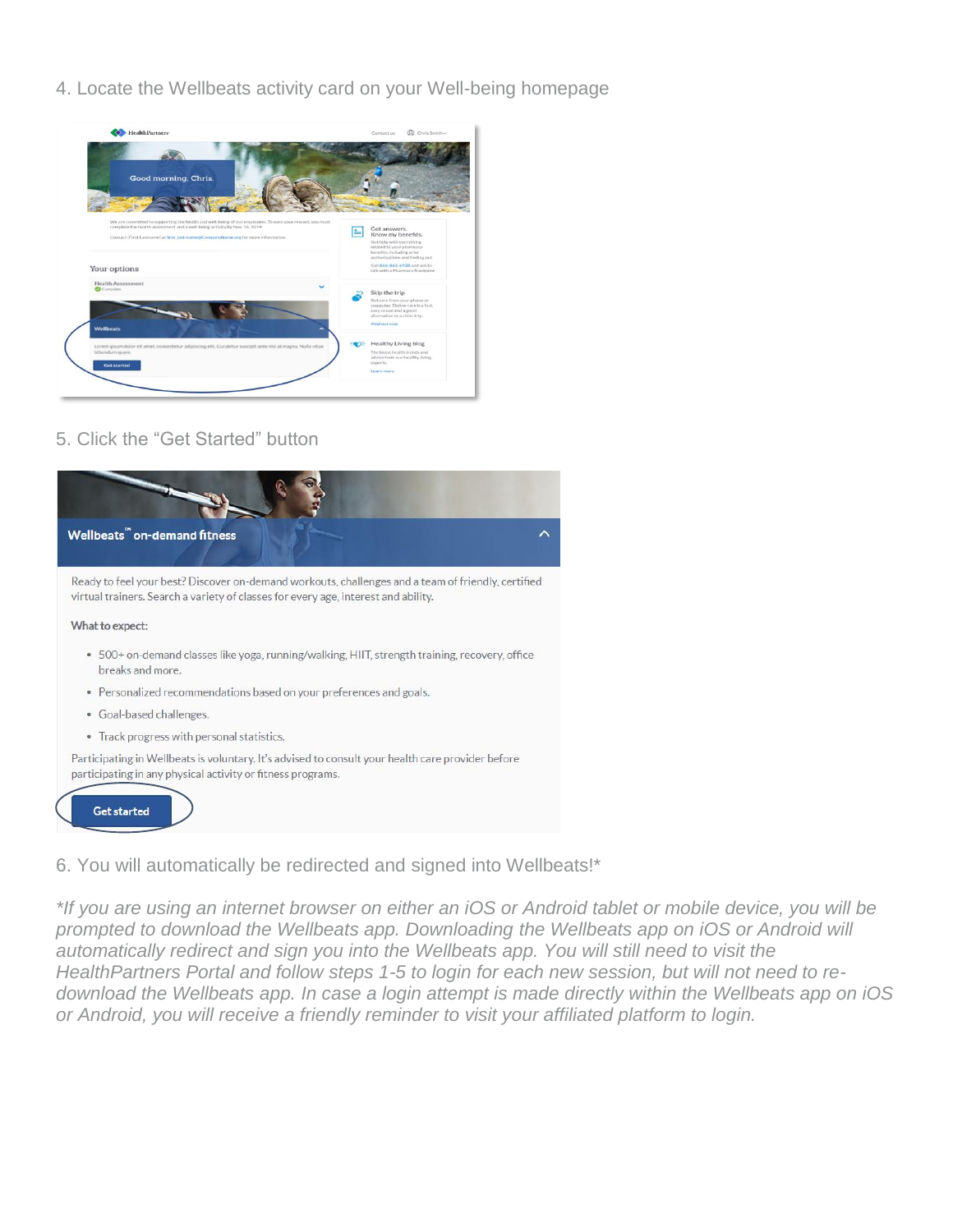**For Health and Well-being participants:** 

1. Log on to your Well-being account at **healthpartners.com/wellbeing** 



2. Locate the Wellbeats activity card on your Well-being homepage



## 3. Click the "Get Started" button



Ready to feel your best? Discover on-demand workouts, challenges and a team of friendly, certified virtual trainers. Search a variety of classes for every age, interest and ability.

What to expect:

- 500+ on-demand classes like yoga, running/walking, HIIT, strength training, recovery, office breaks and more.
- Personalized recommendations based on your preferences and goals.
- · Goal-based challenges.
- Track progress with personal statistics.

Participating in Wellbeats is voluntary. It's advised to consult your health care provider before participating in any physical activity or fitness programs.

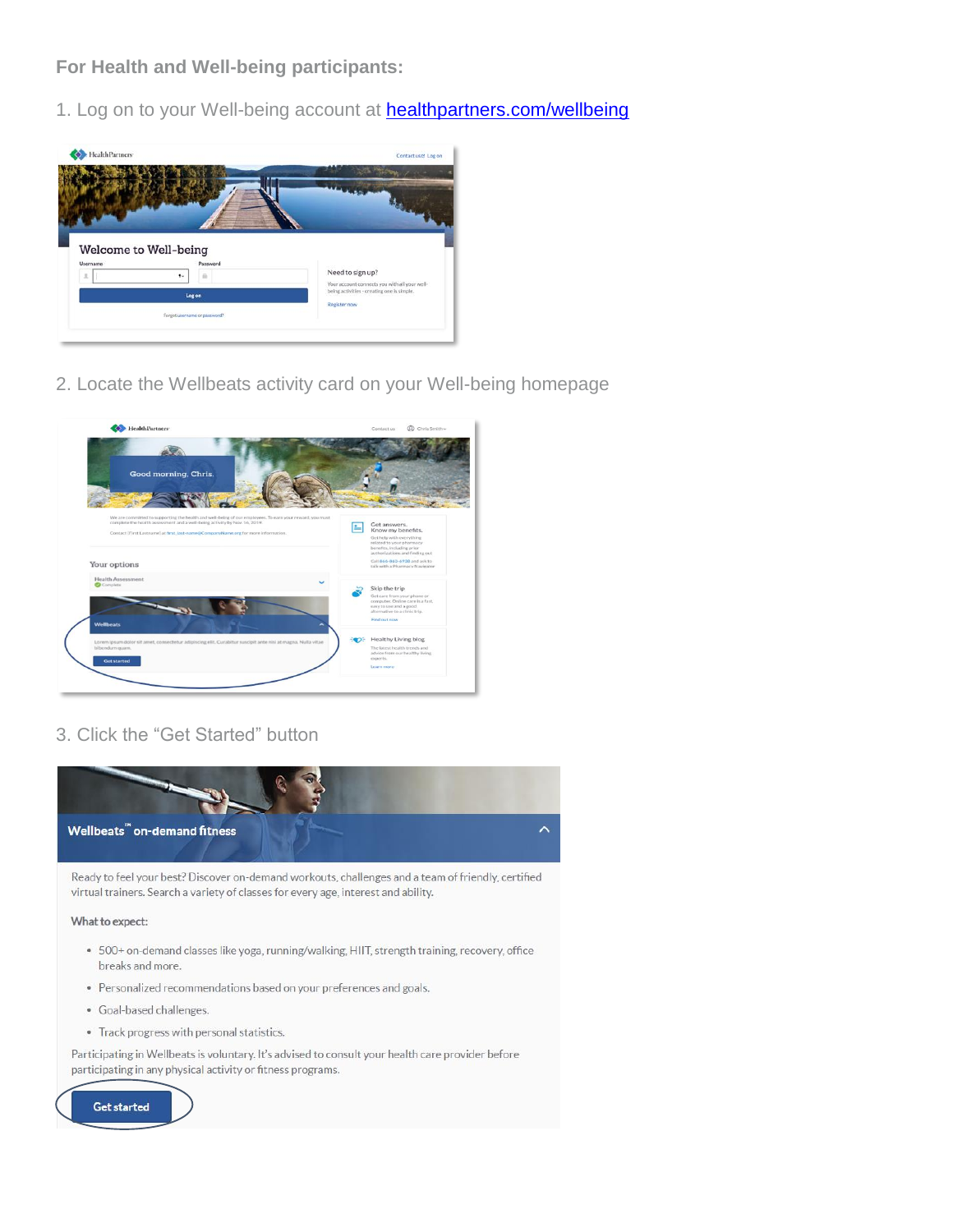4. You will automatically be redirected and signed into Wellbeats!\*

*\*If you are using an internet browser on either an iOS or Android tablet or mobile device, you will be prompted to download the Wellbeats app. Downloading the Wellbeats app on iOS or Android will automatically redirect and sign you into the Wellbeats app.* 

*Please note: You will still need to access Wellbeats via your HealthPartners Well-being account and*  follow the steps above to log on for each session, but will not need to re-download the Wellbeats app. *In case a log on attempt is made directly within the Wellbeats app on iOS or Android, you will receive a friendly reminder to visit your affiliated platform to log on.*

## **2. Who do I contact for questions on Wellbeats?**

**For health plan members:**

Call HealthPartners Member Services. The phone number is listed on the back of your ID card.

## **For Health and Well-being participants:**

Contact Customer Service:

- 800-311-1052 (toll-free)
- 952-883-7800
- 877-222-2794 (TTY)

# **3. I don't know my log on credentials to access Wellbeats. What do I do?**

**For health plan members:**

Call HealthPartners Member Services. The phone number is listed on the back of your ID card.

## **For Health and Well-being participants:**

Contact Customer Service:

- 800-311-1052 (toll-free)
- 952-883-7800
- 877-222-2794 (TTY)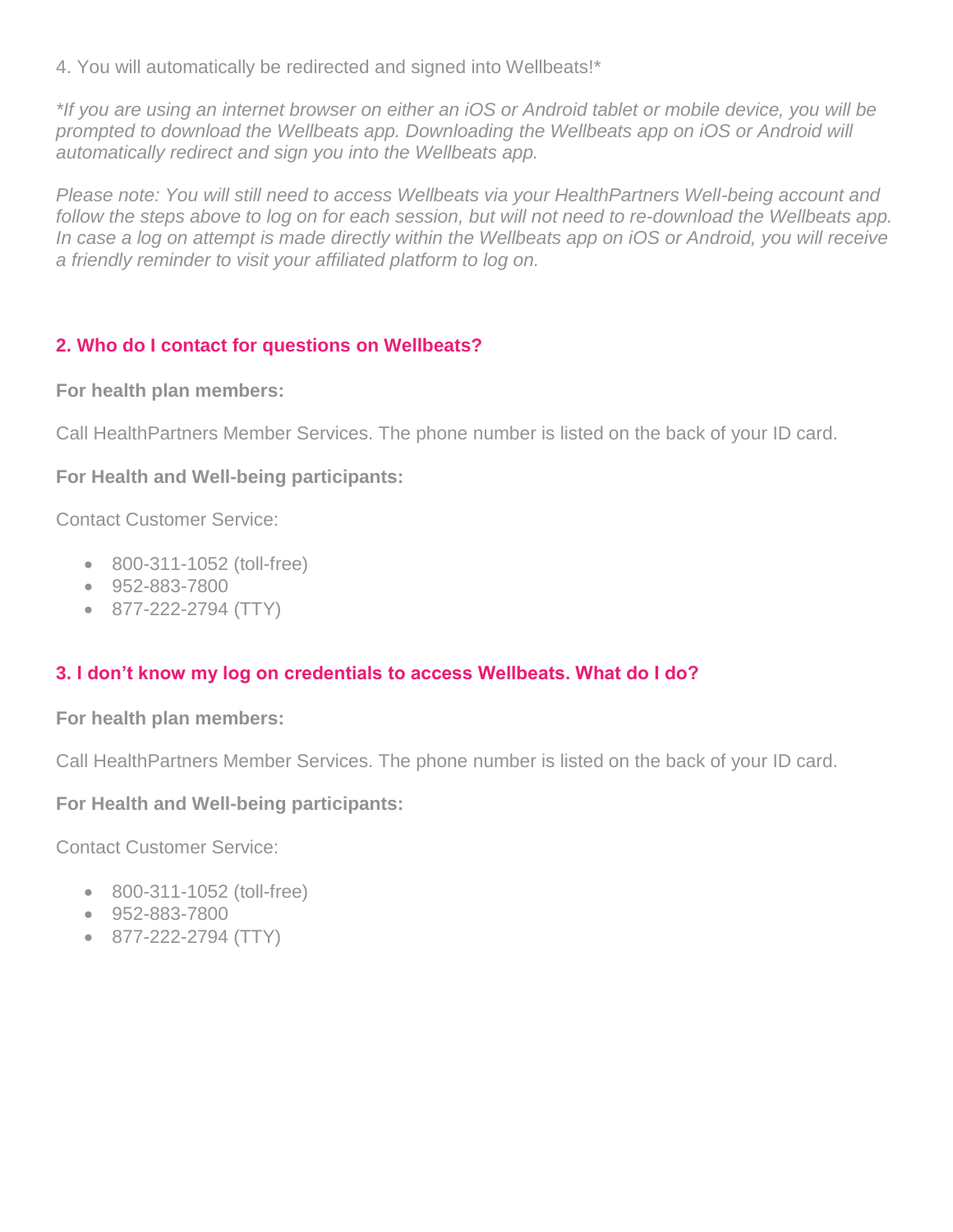## **4. How do I find a class?**

There are 4 different ways you can find a class on Wellbeats:

- Finding a Class by Channel
- Finding a Class by Class Filter
- Finding a Class by Search Bar
- Finding a Class by Recommendations
- **1. Finding a Class by Channel**



Wellbeats classes are grouped into Channels based on style of class. For example, look for:

- Fusion (for yoga and Pilates)
- Rev (for cycling)
- TKO (for kickboxing)
- Strides (for running and walking)
- Definitions (for lean sculpting)
- Circuits (for strength and conditioning)
- Express (for toning)
- Sports Ready (for preparation and performance)
- Kinetics (for high intensity interval training)
- Bar Strong (for barbell training)
- Time Savers (for 15 min or less workouts)
- Kettle Power (for kettlebell training)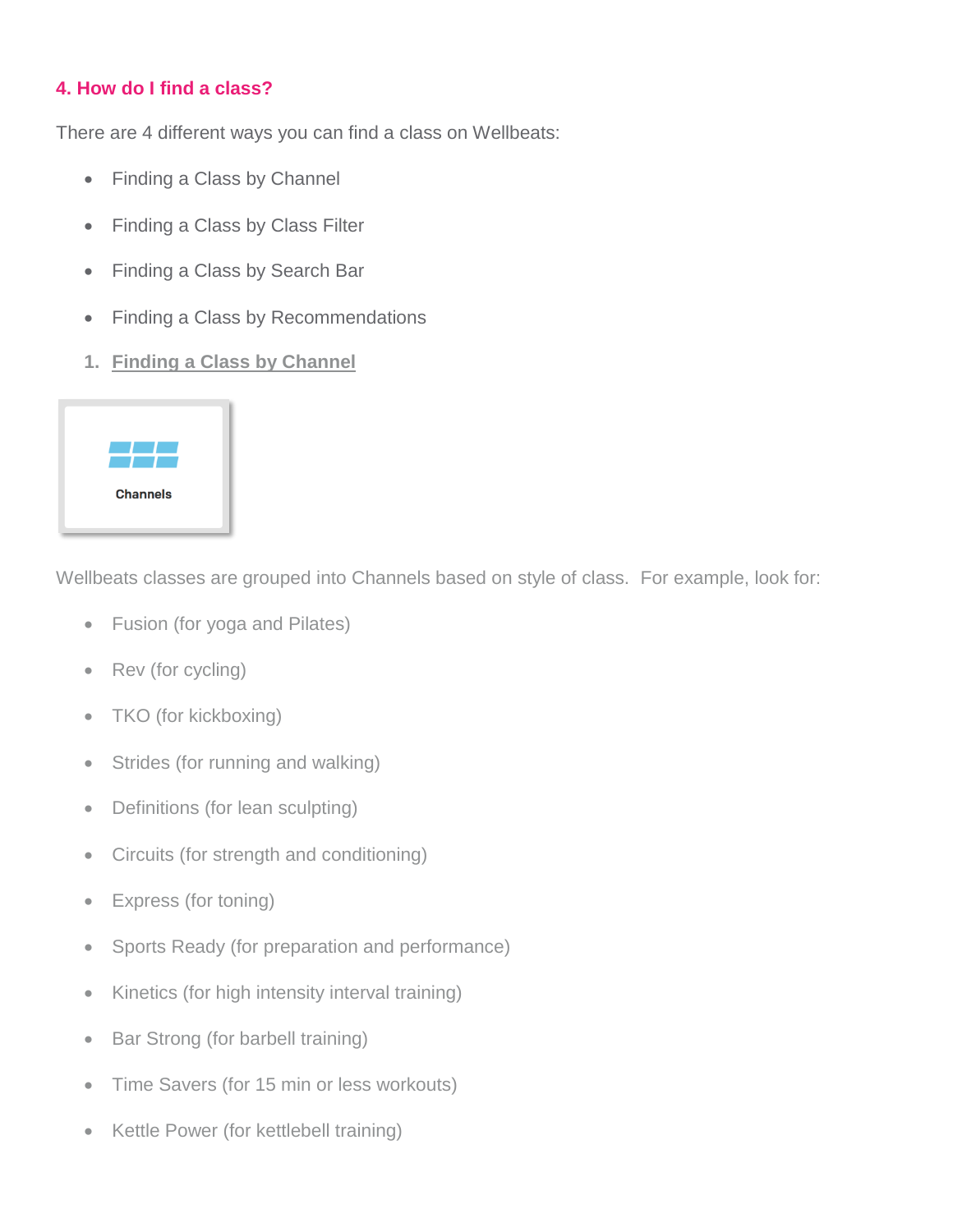- Office Breaks (for short exercises at work)
- Recovery (for stretching)
- Stomp (for step)
- Vibe (for dance)

Most channels include tutorial and basic-level classes for beginners. If you're new to a certain style of class, we recommend starting with those options, or a shorter duration so you can build over time.

# **2. Finding a Class by Class Filter**



You can use the custom class filter option to find a class(es) based on your own personal preferences.

Filter options include:

- **Class Type** the style of class(es) you'd like, such as: jogging, running, walking, cardio steady aerobic, cardio – high intensity, cardio and strength, toning and sculpting, core training, mindfulness, channel tutorials, channel basics, strength training (total body), strength training (upper body), strength training (lower body), bodyweight – no equipment, Pilates, yoga/Pilates blend, cycle, kickboxing, dance, stretch and recovery, office exercises, travel/on-the-go, barre, and mindful eating
- **Duration** # of class minutes you'd prefer, such as: <5, 5-15, 20-25, 30-35, 40+
- **Equipment** what equipment (if any) you have available, such as: no equipment, barbell setup, BOSU, dumbbell, foam roller, indoor cycle bike, kettlebell, resistance band, stability ball, step and risers, towel
- **Age** classes recommended by age groups, such as: 3-5, 6-8, 9-11, 12-14, 18+, 45+, 65+
- **Channel**  channel(s) you'd prefer, such has: Bar Strong, Definitions, Express, Fusion, Kettle Power, Kinetics, Time Savers, Strides, Circuits, Office Breaks, Pregnancy Express, Recovery, Rev, Stomp, TKO, Transitions, Vibe, Managing Anxiety, Mindful Eating, Mindfulness at Work, BOSU, Silver&Fit, Zumba, Purposeful Play, Generation Fit, Sports Ready, MOVE ME!, BOSU Sports Kids
- **Instructor**  instructor(s) you'd prefer, such as: Alex M., Baron C., Caesar R., Carrie T., Cathleen C., Christy B., Dani B., Dawn D., Dawn S., Elizabeth S., Erin P., Gea M., Heather C., Ilyse B., Jackie B., Jen T., Jill H., Jodee T., Jodi S., Joy F., Kim W., Kirk J., Leah P., Libby L.,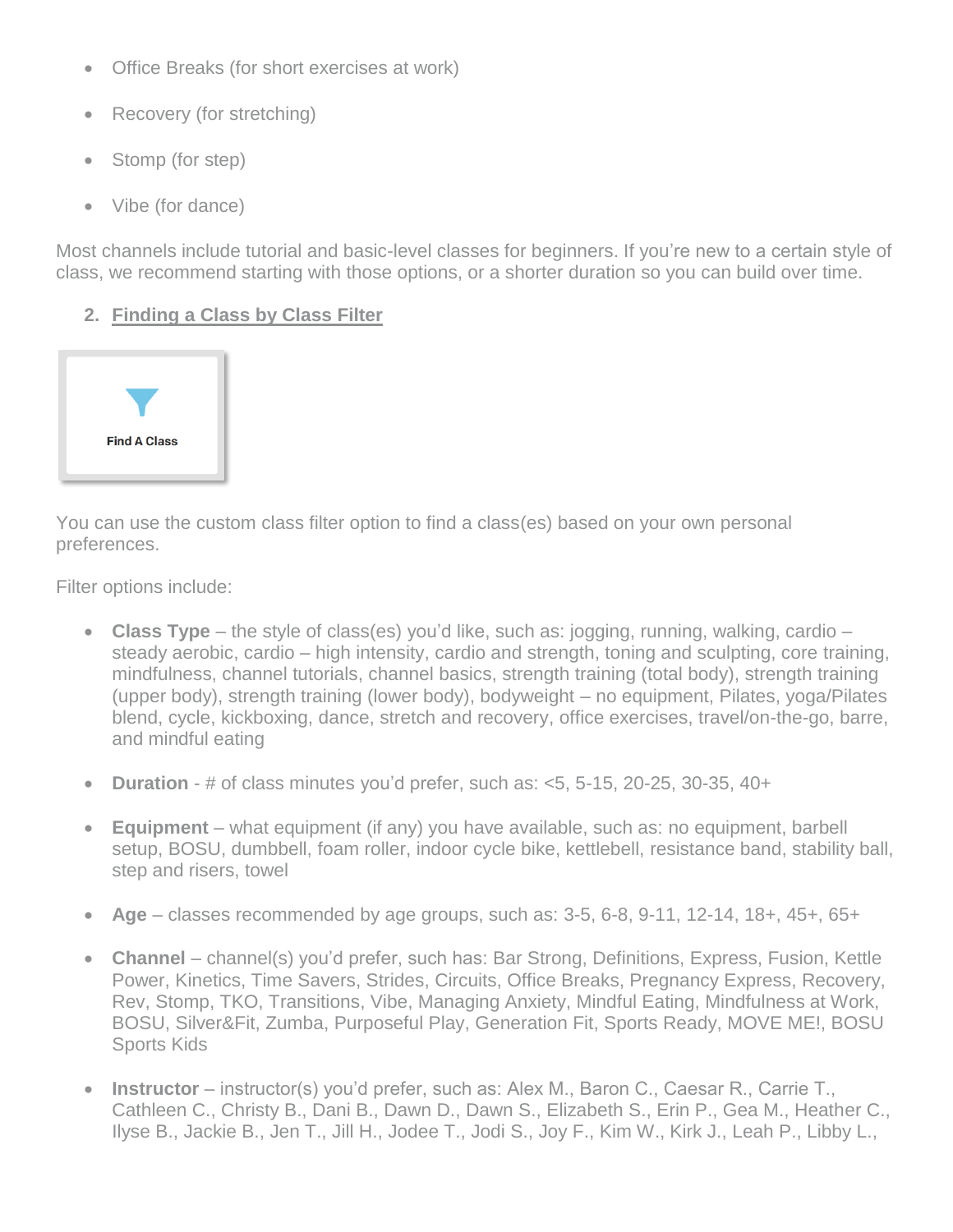Mac G., Mark K., Ryan M., Sara H., Sara J., Scooby R., Sean L., Suan S., Tahneetra C., Tina M., Tricia V., Vanessa J.

You can add as many filters as you'd like. When you have your custom filters ready, select "Apply" to find classes based on your preferences. If you'd like to edit your preferences, select "Refine". You can also select any of the applied filters to clear. If you'd like to completely start over, select "Clear".

## **3. Finding a Class by Search Bar**



You can use the search bar located at the upper righthand corner to search for a class, such as:

- By class name, such as: Pilates Core, Fighter Circuit, Yoga Basic, Fat Burn Cycle, Neck **Stretch**
- By class quality keywords, such as: muscle conditioning, power, coordination, flexibility, speed, resilience, mobility, and agility
- By intensity level, such as: light (beginner), moderate (intermediate), moderate to vigorous (intermediate-advanced), vigorous (advanced), and all (any level)
- By equipment availability, such as: no equipment, treadmill, dumbbell light, dumbbell medium, dumbbell – heavy, resistance band – light, resistance band – medium, resistance band – heavy, yoga mat, yoga block, yoga strap, barbell – light, barbell – medium, barbell – heavy, step and risers, kettlebell – light, kettlebell – medium, kettlebell – heavy, weight plate, BOSU, stability ball, medicine ball, chair, foam roller, towel, indoor cycle bike, full water bottle, and tennis ball

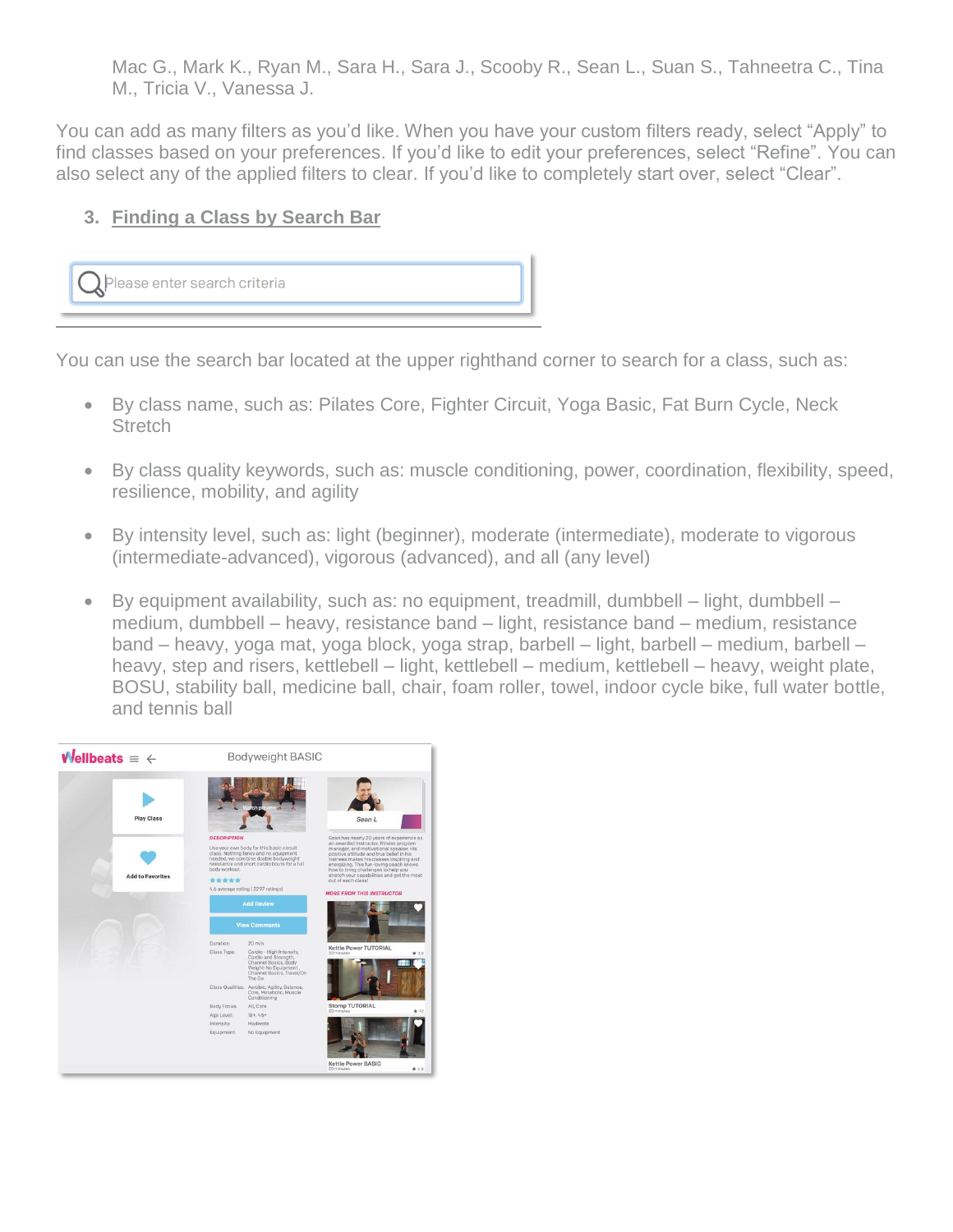## **Class Details**

Before playing a class, you will be directed to a "Class Details" page. This will show you everything you need to know prior to taking a class, including:

- **Description** a brief summary of what the class entails
- **Average Class Rating and Comments** class rating (out of 5 stars) and feedback from our Wellbeats community
- **Duration** total # of class minutes
- **Class Type** the style of class, such as: walking, running, cardio, cardio and strength, resistance training, toning and sculpting, mindfulness, yoga, Pilates, kickboxing, cycle, stretch and recovery, and dance
- **Class Qualities** keywords to describe the class, such as: muscle conditioning, power, coordination, flexibility, speed, resilience, mobility, and agility
- **Body Focus** muscle group(s) being worked, such as: core, lower, upper, or all (total body)
- Age Level recommended age group(s), such as: 3-5, 6-8, 9-11, 12-14, 18+, 45+, and 60+
- **Intensity** the class level, such as: light (beginner), moderate (intermediate), moderate to vigorous (intermediate-advanced), vigorous (advanced), and all (any level)
- **Equipment** what equipment (if any) you will need for the class, such as: no equipment, treadmill, dumbbell – light, dumbbell – medium, dumbbell – heavy, resistance band – light, resistance band – medium, resistance band – heavy, yoga mat, yoga block, yoga strap, barbell – light, barbell – medium, barbell – heavy, step and risers, kettlebell – light, kettlebell – medium, kettlebell – heavy, weight plate, BOSU, stability ball, medicine ball, chair, foam roller, towel, indoor cycle bike, full water bottle, and tennis ball

#### **4. Finding a Class by Recommendations**

You can find a class by searching Wellbeats' recommendations for you. Recommendations are found on the home-screen for desktop or by selecting "Recommended Classes" for mobile devices. The order display includes:

- Recommended Classes classes recommended to you according to your user information and fitness profile preferences.
- Recently Added new classes that have been added to the Wellbeats platform.
- Top Rated classes that have the highest average star rating on a 1-5 scale, with 5 being the best.
- Top Played classes that have the highest # of class plays.
- Trending Channels channels that have spiked in popularity in the recent weeks.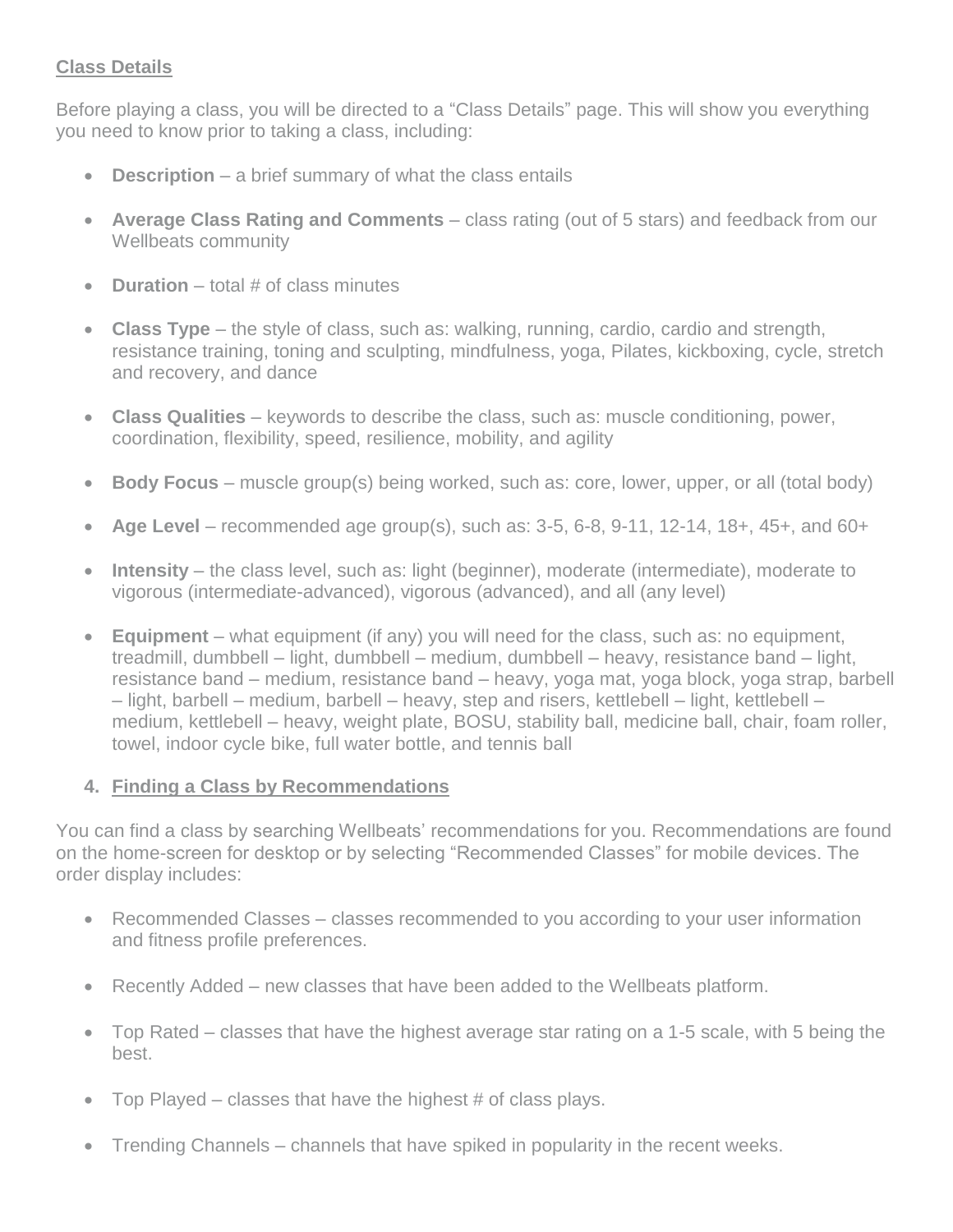Trending Instructors – instructors whose classes have spiked in popularity in the recent weeks.

### **5. How does Wellbeats recommend classes and challenges for me?**

Wellbeats recommends classes and challenges based on your personal preferences. When logging in for the first time, you will be prompted to complete a 7-question "Fitness Profile" questionnaire. This will include questions about your preferred types of classes and workout durations, when and where you like to work out, what types of equipment you have access to (if any), where you like to work out, and your fitness goals. You can also find the Fitness Profile questionnaire by selecting "Edit Profile" in the dropdown menu, then "Edit Fitness Profile".

The responses in the Fitness Profile questionnaire are used to personalize your experience with Wellbeats. Wellbeats will change the way content is displayed for you and recommend classes and challenges that you may enjoy based on your goals.

| How fit do you consider yourself?<br>Select 1 |  |
|-----------------------------------------------|--|
| <b>Beginner</b>                               |  |
| □ Somewhat fit                                |  |
| $\cap$ Fit                                    |  |
| □ Extremely Fit                               |  |

## **6. How do I customize my profile?**

There are several features to customize your user profile, including:

#### **Profile Photo**

To upload or change a profile picture, select the circle to the left of "My Workout Goal". You can also select "Edit Profile" in the main menu or underneath your name on the homepage, then select the "Edit Profile Photos" button.

Next, select the pencil icon to upload or change a picture from your computer's library or camera roll. Select the "Save" button to save your image.

You can only crop your profile image when logged into the Wellbeats Web Portal. To do this, upload a photo from your computer's library. To move the cropped portion of the image, click and drag the middle arrow icons in the circle. To expand or shrink the cropped portion of the image, click and drag the outer arrow icon outwards or inwards. Select the "Save" button to save your image.

#### **Cover Photo**

To change your cover photo, select "Edit Profile" in the main menu, then select the "Edit Profile Photos" button.

Select from the 12 prepopulated cover photo images and the "Save" button to save your image.

#### **Workout Goal**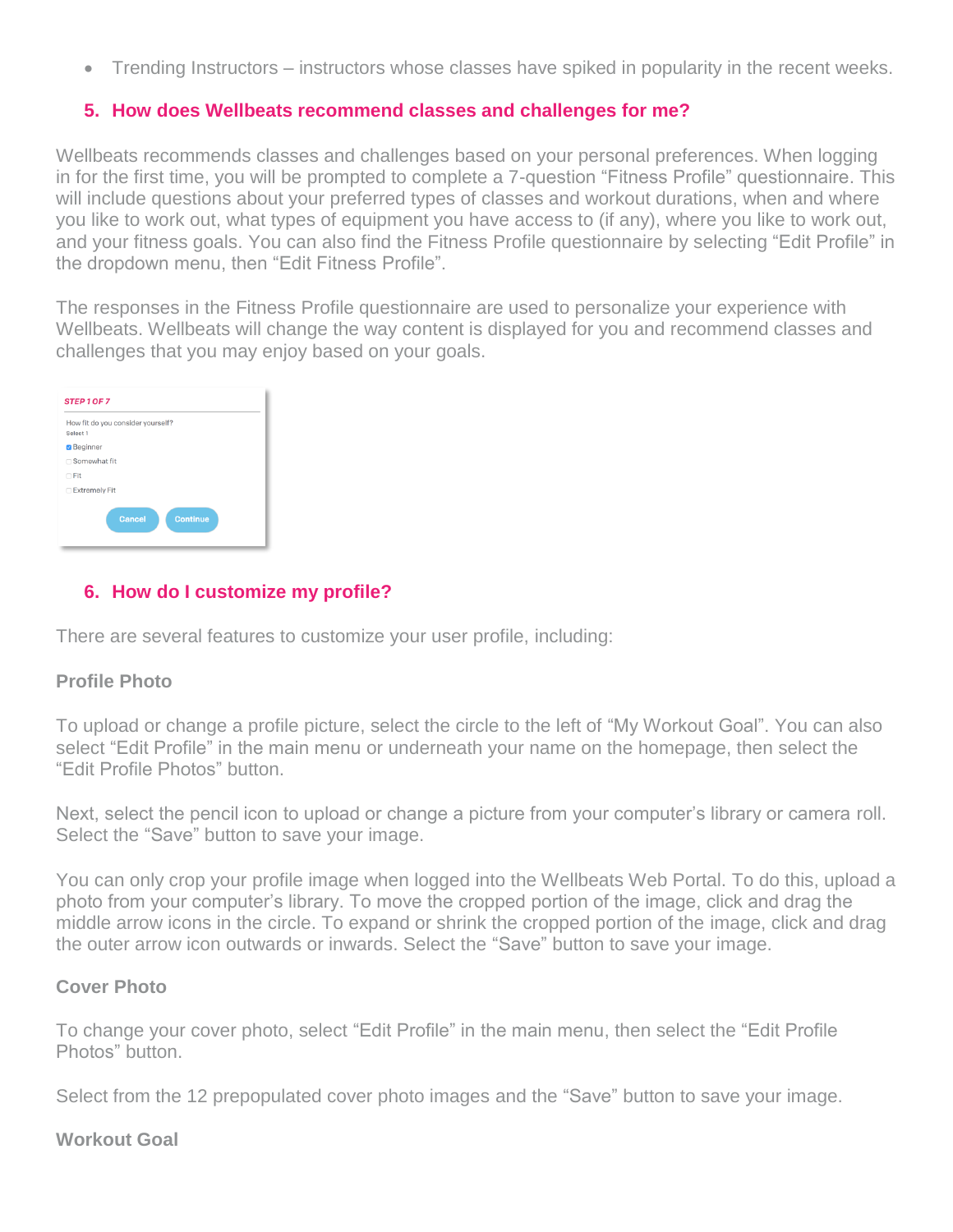To add a workout goal, select "Edit Profile" in the main menu. Next, select the textbox to the right of "Workout Goal" to add your goal. Select the "Save" button to save your workout goal.

## **7. What are the statistics displayed on my homepage?**

### **Mobile Device**

On a mobile device, the statistics appear on your home-screen underneath your workout goal. These statistics include your total # of class minutes and plays in the current month and the average # of class minutes and plays in the current month according to your demographic average and global average.

### **Desktop**

On a desktop, the statistics appear on the homepage to the right of your workout goal. The statistics include your total # of class minutes and plays in the current month and the average # of class minutes in the current month according to your demographic average and global average.

Please Note: the demographic average results are based on the age and gender you include in your profile. If you did not add this information, the demographic average results will not appear. The demographic and global statistics are updated daily, and your personal statistics are updated in real time. All statistics will automatically reset each month.

## **8. How can I track my workout progress?**

To view your personal statistics, select "My Results" in the main menu.

## **Class Statistics**

The "Class Statistics" graph displays your average # of class minutes and plays in the last 6 months, along with the average # of class minutes and plays according to your demographic average and global average.

To view a different time period, select the toggle menu and choose the month your preferred start month.

## **Fit Test Results**

The "Fit Test Results" graph displays your average Fit Test scores according to the date it was completed. To view a different fit test, select the toggle menu and choose from the following Wellbeats Fit Tests: Fit Test Basic, Fit Test 1, or Fit Test 2. To view your statistics based on fit test exercise, select the Fit Test Score toggle-bar and choose an exercise.

If you need to edit your Fit Test Results, select "List" from the toggle-bar, choose a fit test you would like to change, and select the "Edit" button.

If do not see any results, you have not taken a fit test yet. To complete a test, select the "Take a Fit Test" button and choose from any of the 3 Wellbeats Fit Tests: Fit Test Basic, Fit Test 1, or Fit Test 2. Once completed, you can go back to "My Results", select the "Record Results" button, and record your results. The results graph will automatically update to display your current statistics.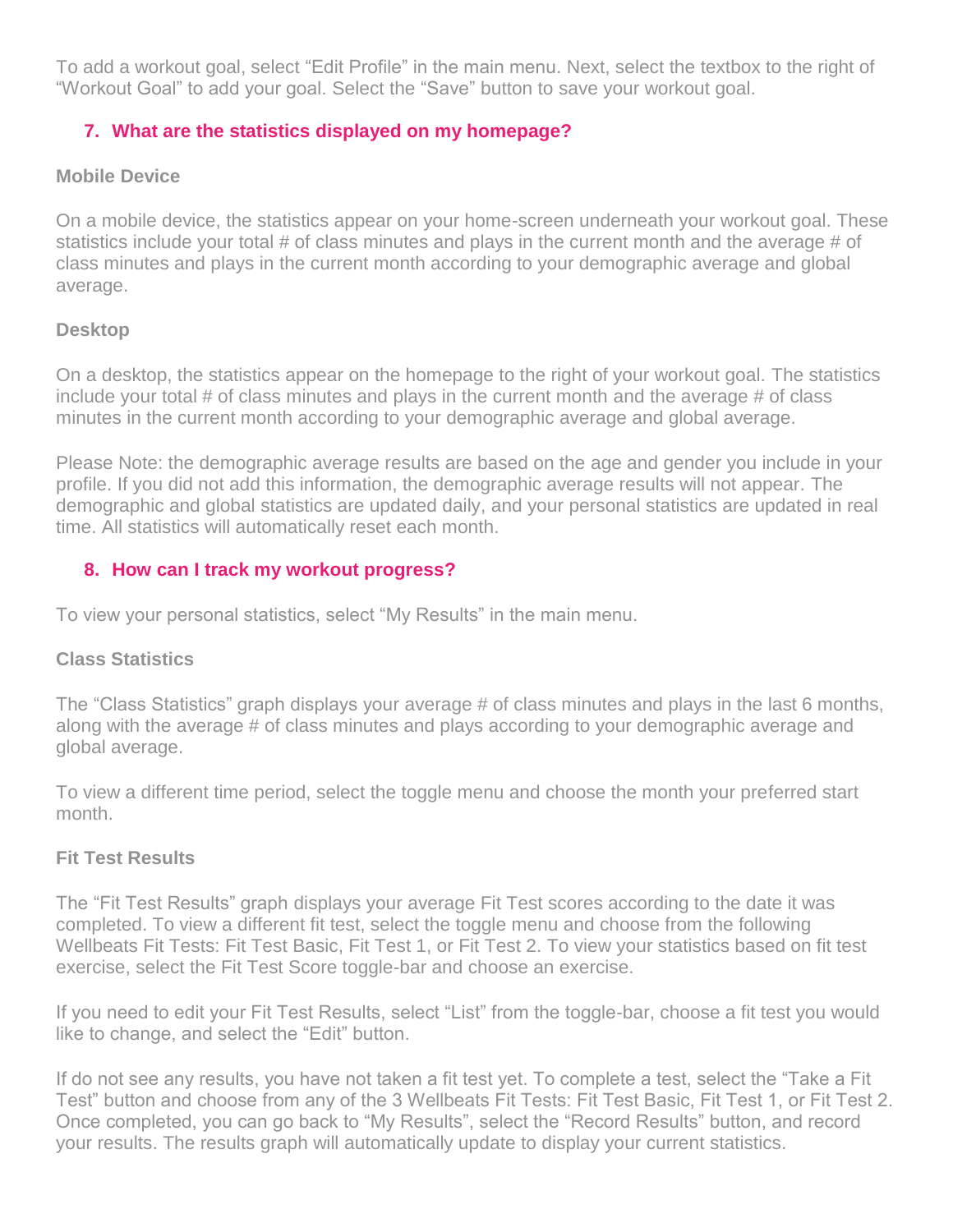# **Login History**

You can track your total # of logins by selecting the "Login History" button.

## **Class Play History**

You can track your total # of class minutes and class play history by selecting the "Class Play History" button.

## **9. How can I save a workout?**

To save a workout, select "Add to Favorites" in the Class Details. You can save the class in the "My Favorite Classes" list or by adding a list of your own. To view all favorited workouts, select "My Favorites" in the main menu.



# **10.How can I stay motivated to work out?**

If you need some help staying motivated, we encourage you to sign up for one of our Wellbeats challenges. Plans include a day-by-day schedule of classes to keep you on track according to your goals. Options include:

- Get Started (4 weeks)
- Lose Weight (8 weeks)
- Build Strength (6 weeks)
- Relieve Stress (4 weeks)
- Get Fit 1 (4 weeks)
- Get Fit 2 (5 weeks)
- Get Fit 3 (8 weeks)
- Increase Flexibility (4 weeks)
- Get Toned (5 weeks)
- Maintain Don't Gain (4 weeks)
- Cycle Strong (4 weeks)
- Improve Core Strength (4 weeks)
- Train Your Way to a 5K (5 weeks)
- Train for a 10K (8 weeks)

To sign up for a plan, select "Challenges" in the main menu. Select a plan, then select "Enroll". When you're ready to begin the challenge, select "Start Challenge" for your day-by-day schedule. When you're ready to begin a class, select "Details", then "Play Class". When you finish a class, it will be marked as "Completed" in your challenge schedule.